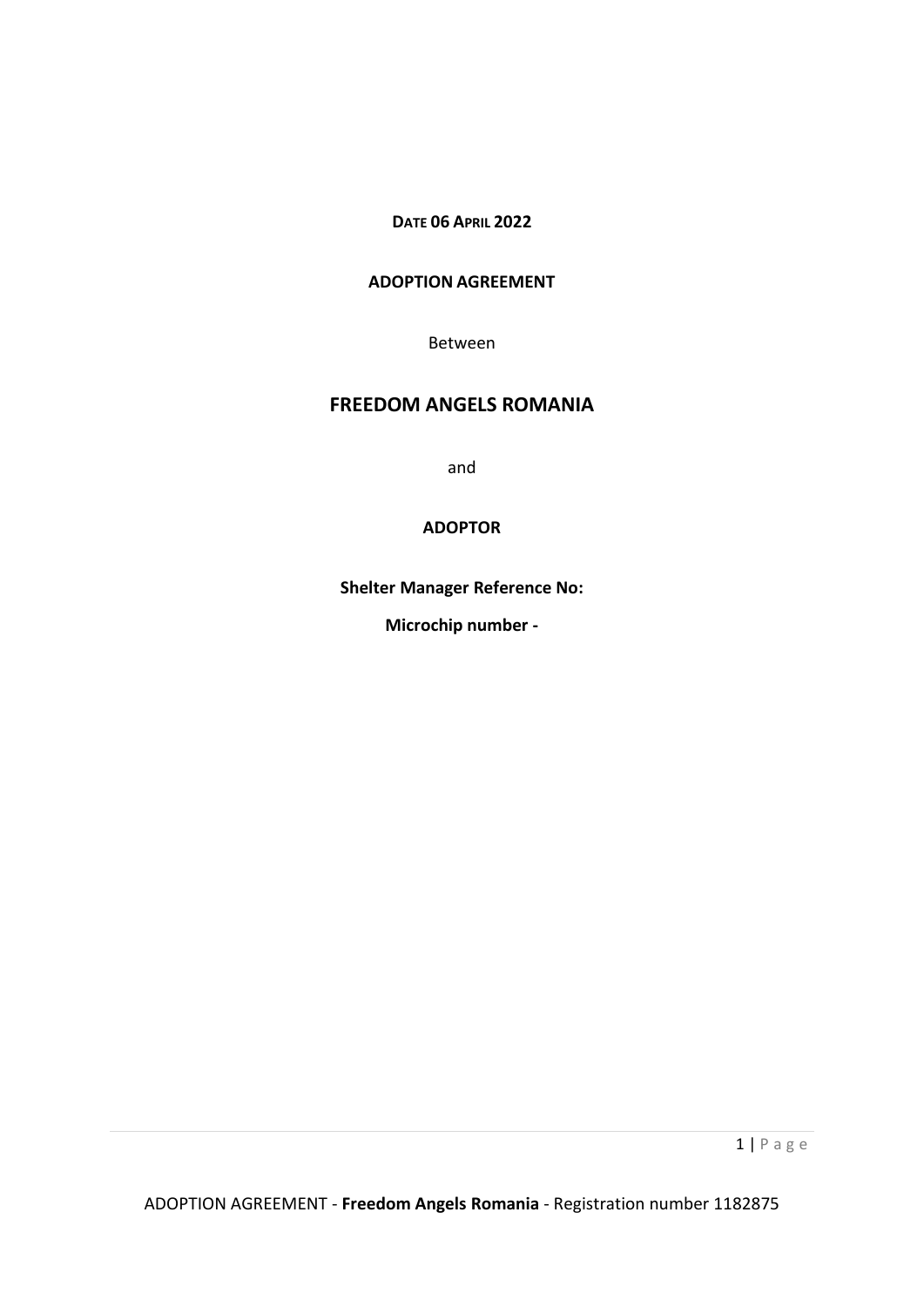This deed is dated:- 06 April 2022

## **Parties**

- (1) **Freedom Angels Romania** a charitable incorporated organisation registered with the charity commission in England and Wales with **registration number 1182875** whose office address is Station Yard, The Leys, Chipping Norton, OX7 5HZ
- (2) *Adopters name and address* **:- The Adopter**

## **BACKGROUND**

(A) The Adopter wishes to adopt a dog from **Freedom Angels Romania** on the terms and conditions of this agreement.

#### **Agreed terms**

#### **1. Interpretation**

- 1.1 Terms in this agreement such as **you** and **your,** refer to and address the Adopter.
- 1.2 Terms in this agreement such as **we** and **us,** refer to and address FAR.
- 1.3 The following definitions and rules of interpretation apply in this agreement. **Adoption Donation:** Means the sum of £495 for a dog **Animal Welfare Legislation:** means any animal welfare legislation from time to time in force in the UK including the Animal Welfare Act 2006 or any successor legislation. **Codes of Practice:** means any codes of practice from time to time in force in the UK, including the Code of Practice for the Welfare of Dogs or any successor code. **Collection**: means collection of the Dog by you once we have notified you that the Dog is ready to be collected.

**Dog**: means the dog or puppy adopted by you under this agreement.

#### **Grant of possession**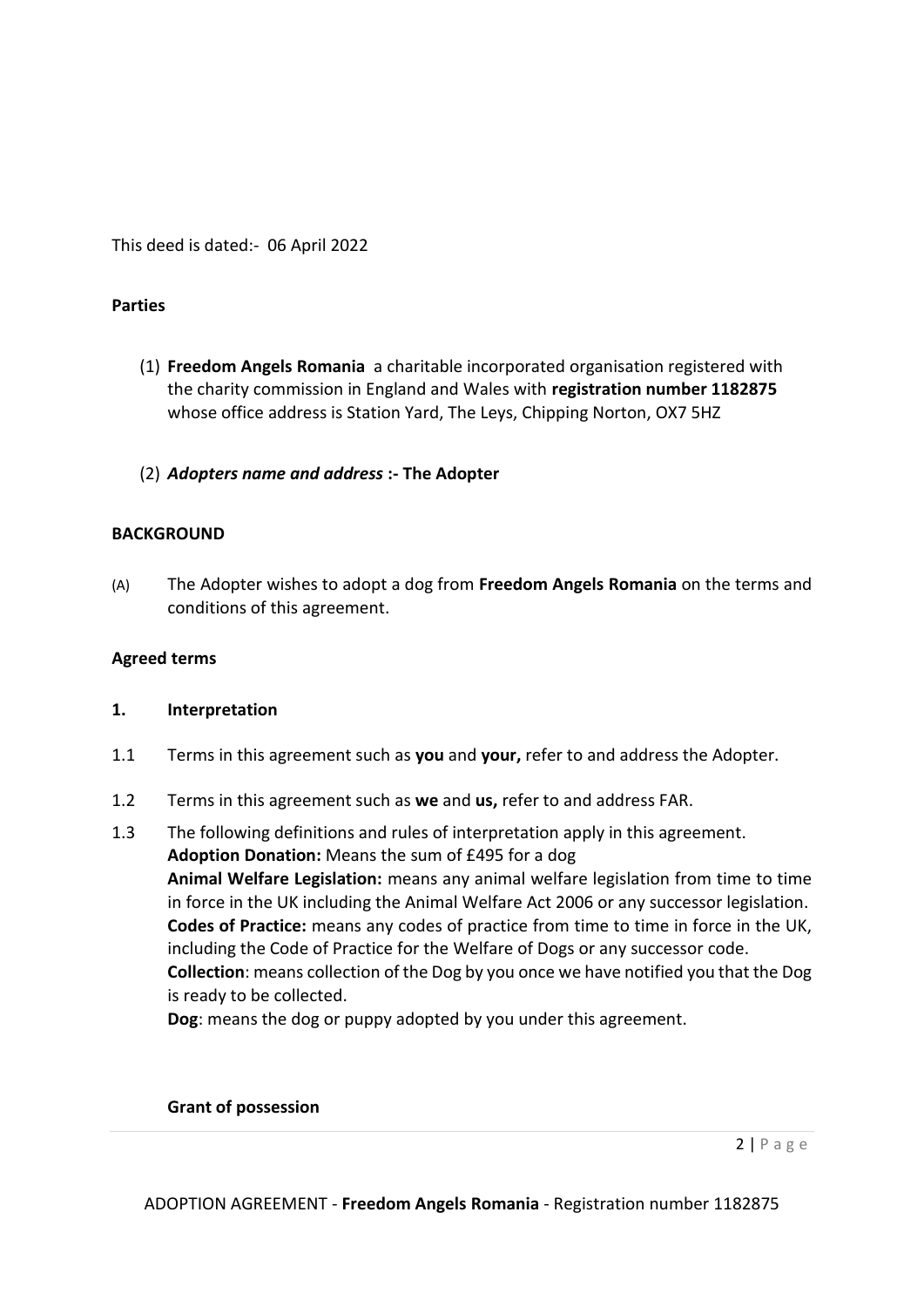a) Subject to the terms of this agreement, we hereby grant possession of the Dog to you upon Collection.

b) Title and ownership to the Dog will be held by us.

c) In the event of any breach of this agreement by you, we may immediately terminate your right to possession of the Dog and in any such circumstances you shall allow us access to your home in order for us to collect the Dog.

# **Costs / Donation**

a) You shall pay the Adoption Donation

b) The Adoption Donation is payable in full immediately after this agreement has been signed by you

c) The adoption Donation is non-refundable unless we cancel your application.

**d)** The Adoption Donation will not be refunded once the dog has been scheduled to travel.

# **Your responsibilities**

a) You shall:

- 1. inform us of any problems or issues (whether health related, behavioural or any other type of issue);
- 2. register the Dog with a reputable veterinary practice as soon as practicable but no later than one week after Collection;
- 3. if the Dog is too young to be sterilised prior to Collection, to arrange such sterilisation once the Dog is old enough and within six months of Collection;
- 4. ensure that the Dog is identifiable at all times;
- 5. ensure that we have accurate contact information for you;
- 6. notify us as soon as practicable if the Dog is lost or stolen;
- 7. allow us to carry out a check on the Dog at your home at reasonable times and upon reasonable notice (being not less than 48 hours' notice) provided that such routine checks do not take place more than once in any given year;
- 8. allow us to immediately carry out a check on the Dog at your home if we are notified of or reasonably suspect a potential breach of this agreement by you;
- 9. not sell, re-home or transfer possession of the Dog to anyone else (unless we have agreed to this in writing);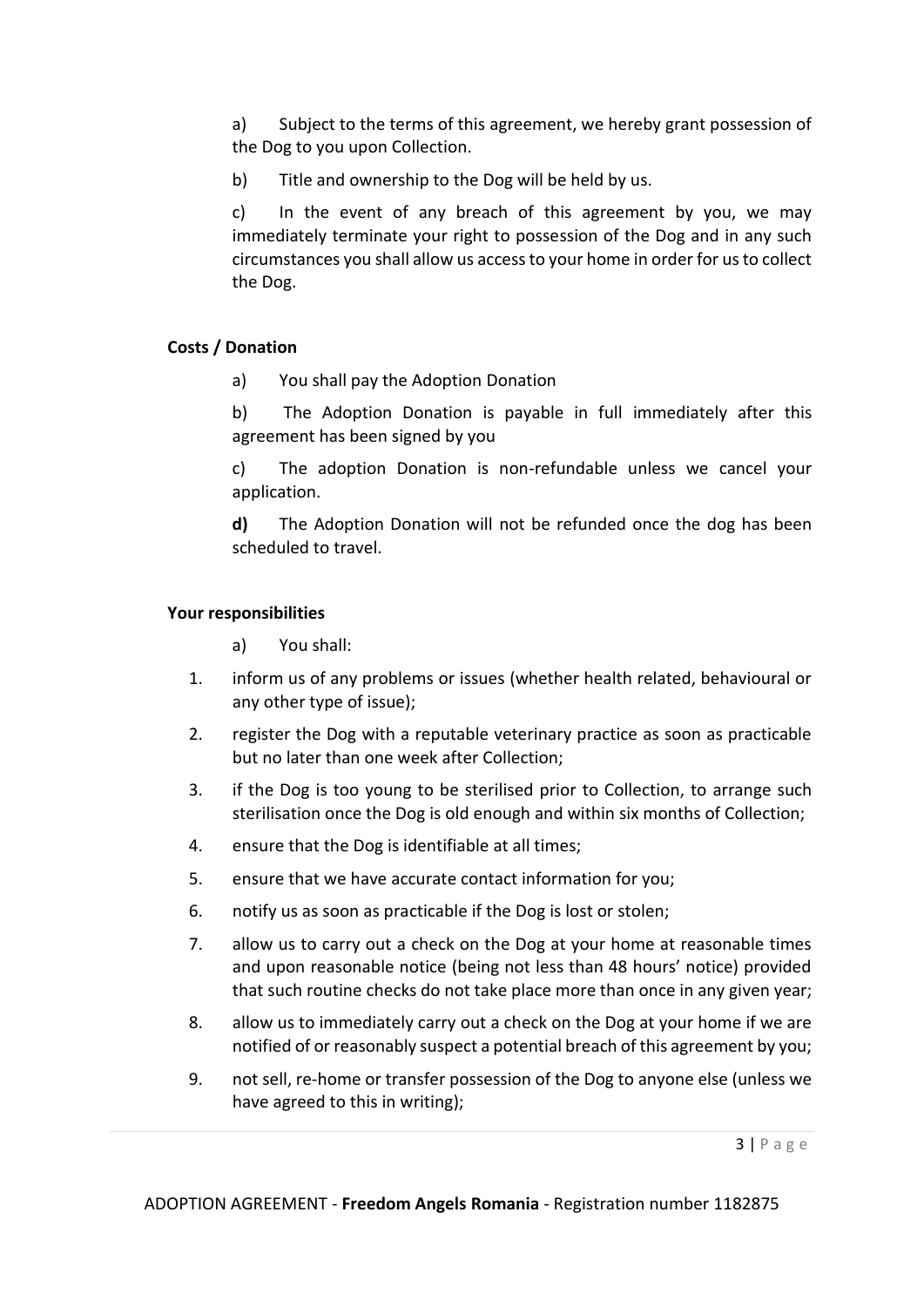- 10. pay all costs required for the maintenance of the Dog (including veterinary costs);
- 11. take all reasonable steps to ensure the safety and well-being of the Dog; and
- 12. Comply with all relevant Animal Welfare Legislation and Codes of Practice.

# **Indemnity**

a) You shall indemnify us against all liabilities, costs, expenses, damages and losses (including but not limited to any direct, indirect or consequential losses, and all interest, penalties and legal costs (calculated on a full indemnity basis) and all other reasonable professional costs and expenses) suffered or incurred by us arising out of or in connection with:

- 1. any breach of this agreement by you; or
- 2. The actions of the Dog whilst in your possession.

# **Miscellaneous**

a) You may only transfer your rights or your obligations under these terms to another person if we agree to this in writing.

b) Each of the clauses of this agreement operates separately. If any court or relevant authority decides that any of them are unlawful, the remaining paragraphs will remain in full force and effect.

c) If we do not insist immediately that you do anything you are required to do under these terms, or if we delay in taking steps against you in respect of your breaking this contract, that will not mean that you do not have to do those things and it will not prevent us taking steps against you at a later date.

d) This agreement and any dispute or claim arising out of or in connection with it or its subject matter or formation (including non-contractual disputes or claims) shall be governed by and construed in accordance with the law of England and Wales.

e) Each party irrevocably agrees that the courts of England and Wales shall have exclusive jurisdiction to settle any dispute or claim arising out of or in connection with this agreement or its subject matter or formation (including non-contractual disputes or claims).